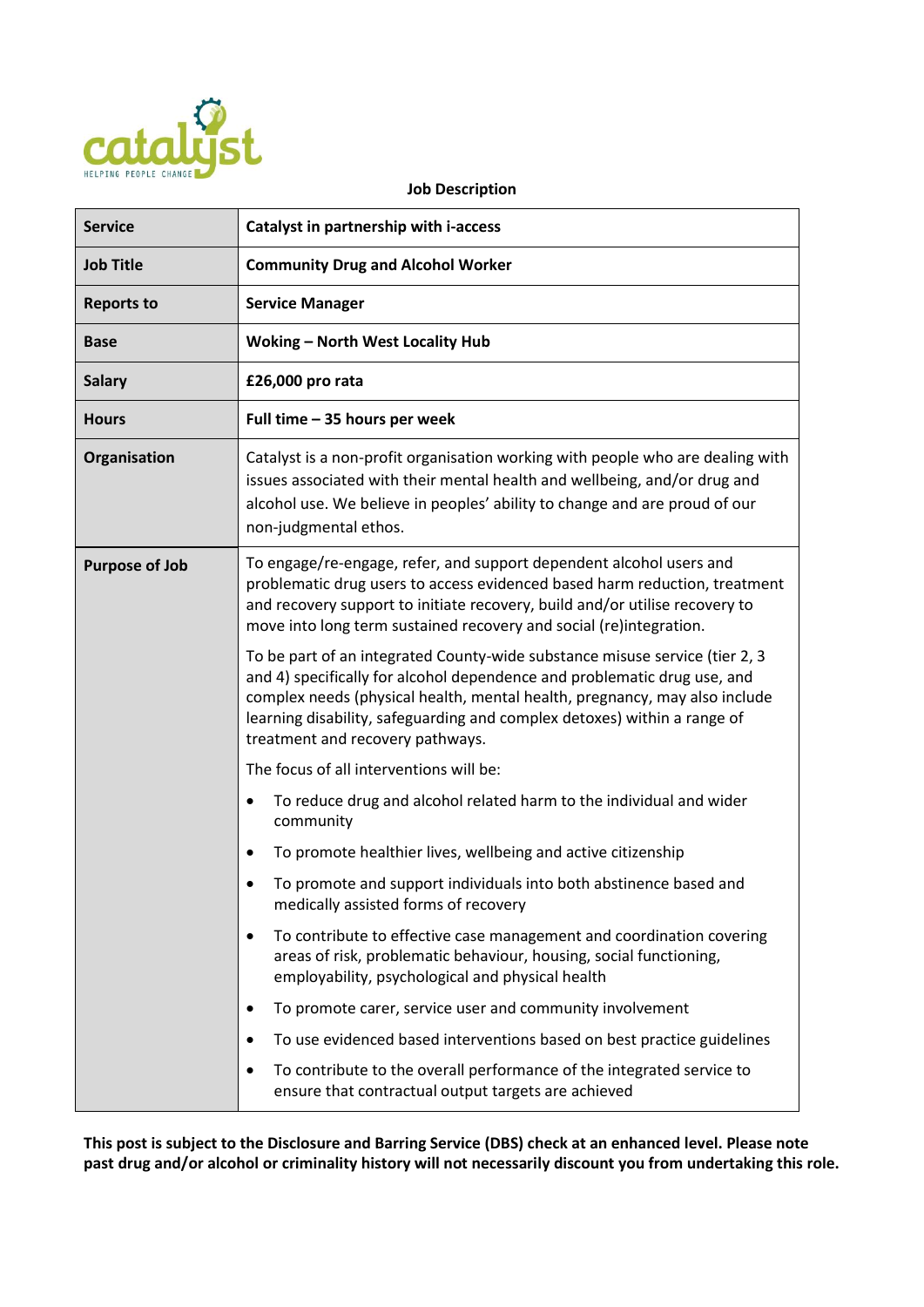### **Key activities:**

- To work as a member of a multidisciplinary team in the delivery of an integrated substance misuse service
- To promote anti-discriminatory practice, and challenge prejudice and stigma associated with substance use in a professional manner
- To provide needle exchange, naloxone, and harm reduction advice at clinic hubs and in the community, and record activities on Harm Reduction database
- To deliver overdose prevention training
- To provide harm reduction advice, information and support to reduce drug and alcohol related deaths and blood-borne virus infections, with an emphasis on safer drug and alcohol use, safer sex, and reduction of HIV, Hep B, Hep C infection
- To engage with dependent alcohol users, high-risk drinkers with complex needs, and problematic drug users, and facilitate access to assessment, treatment and recovery options in the community hubs
- To conduct assessments, risk assessments and co-produce care plans and reviews with clients
- To proactively re-engage service users who are at risk, have dropped out of treatment and recovery activities by undertaking home and community visits, and using motivational techniques to bring people back into treatment
- To provide one-to-one sessions using evidence based motivational and structured psycho-social interventions to engage and re-engage people into treatment and recovery
- To facilitate, co-ordinate and run SMART Groups
- To co-facilitate other treatment groups with i-access staff
- To actively promote and support peer recovery and activities
- To use SystmOne to input information and notes to update any changes in needs, risk assessments, goals and care to facilitate the development of personal support with clients
- To signpost and make appropriate onwards referrals with consent to meet needs not addressed by the integrated service
- To provide continuity throughout recovery, for example engaging with a person from a point of crisis, engaging the client with Safe Haven, accessing CMHRS, providing support for those engaged with and leaving CMHRS as well as linking into local wellbeing services and activities
- To liaise with non-statutory agencies, GPs, mental health services, social care and other appropriate stakeholders
- To maintain high standards, ensuring client records are regularly updated and maintained both electronically and on paper (where appropriate)
- To accept responsibility for own personal safety by working to Service policy and procedures
- To attend staff meetings, appraisal, supervision and training events as required
- To work within Catalyst's policies and procedures at all times, and stated partnership policies and procedures, paying particular attention to confidentiality, consent, information sharing, safeguarding and, health and safety
- To carry out any other duties that are reasonably required by Catalyst
- To record and input client data and information in order that the service operates within contractual, administrative and financial requirements

# **General terms of reference:**

In carrying out the above duties the post holder will:

- Work flexibly across operational sites as required which will include evening and weekend work
- Seek to improve personal performance, outcomes, contribution, knowledge and skills
- Participate in team meetings, appraisal, workforce development and supervision processes
- Keep abreast of developments in services, legislation and practice where appropriate
- Contribute to maintaining safe systems of work and a safe environment
- Represent Catalyst at external agencies and support the values, workings and ethics of the Catalyst approach to client work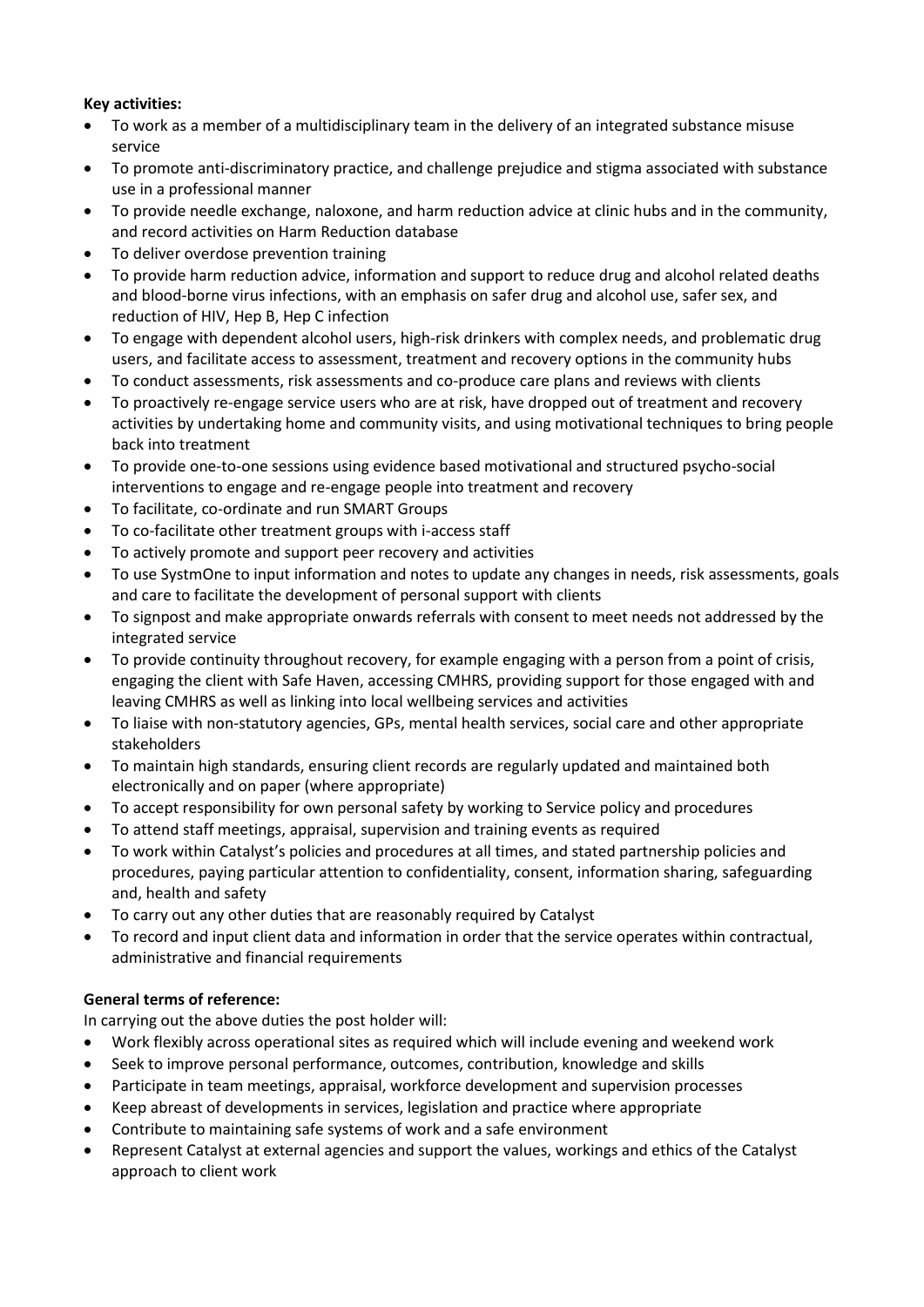- Have a full UK driving licence with regular access to a vehicle and insurance with business use
- Undertake other duties appropriate to the grade of the post

Catalyst operates a no smoking policy on the premises which also prohibits the smoking of e-cigarettes.

| <b>Person Specification</b>                                                                                                                                                                                    |              |         |
|----------------------------------------------------------------------------------------------------------------------------------------------------------------------------------------------------------------|--------------|---------|
|                                                                                                                                                                                                                | Essential    | Desired |
| <b>Qualifications and experience</b>                                                                                                                                                                           |              |         |
| A diploma or degree in appropriate subject i.e. counselling, psychology, social<br>work, probation, mental health, Health and Social Care (level 3) NVQ's level<br>3+ or DANOS level 3                         |              | ✓       |
| A minimum of 2 years community experience of drug and alcohol work                                                                                                                                             | ✓            |         |
| Registration                                                                                                                                                                                                   |              |         |
| If holding a professional qualification to maintain up-to-date professional<br>registration i.e. BACP, HCP, BPS (or recognised equivalent)                                                                     |              | ✓       |
| General                                                                                                                                                                                                        |              |         |
| A full driving licence and insurance for business use                                                                                                                                                          | $\checkmark$ |         |
| Ability to work flexibly across operational hours and evenings and weekends,<br>where required                                                                                                                 | ✓            |         |
| To work co-operatively as part of a multidisciplinary team (statutory and<br>voluntary) from a service hub in one of 3 locations and to travel to and from a<br>number of different locations on a daily basis |              |         |
| <b>Knowledge and skills</b>                                                                                                                                                                                    |              |         |
| An understanding of and ability to work to the confidentiality, consent,<br>information sharing and safeguarding policies of the integrated service                                                            |              |         |
| Good communication and written skills and a commitment to accurate and<br>confidential record keeping                                                                                                          |              |         |
| Ability to interact effectively with the client group, colleagues and other<br>professionals whilst retaining clear boundaries                                                                                 |              |         |
| An understanding of harm reduction, recovery, and evidence based<br>interventions for service users with problematic drug use and/or alcohol<br>dependency                                                     |              |         |
| Experience of facilitating or co-facilitating group work                                                                                                                                                       | ✓            |         |
| Knowledge and understanding of community working, lone working, and<br>ability to maintain safety whilst working in the community                                                                              |              |         |
| Ability to work to all the policies, procedures and standards of the Service and<br>joint working arrangements with key partners                                                                               |              |         |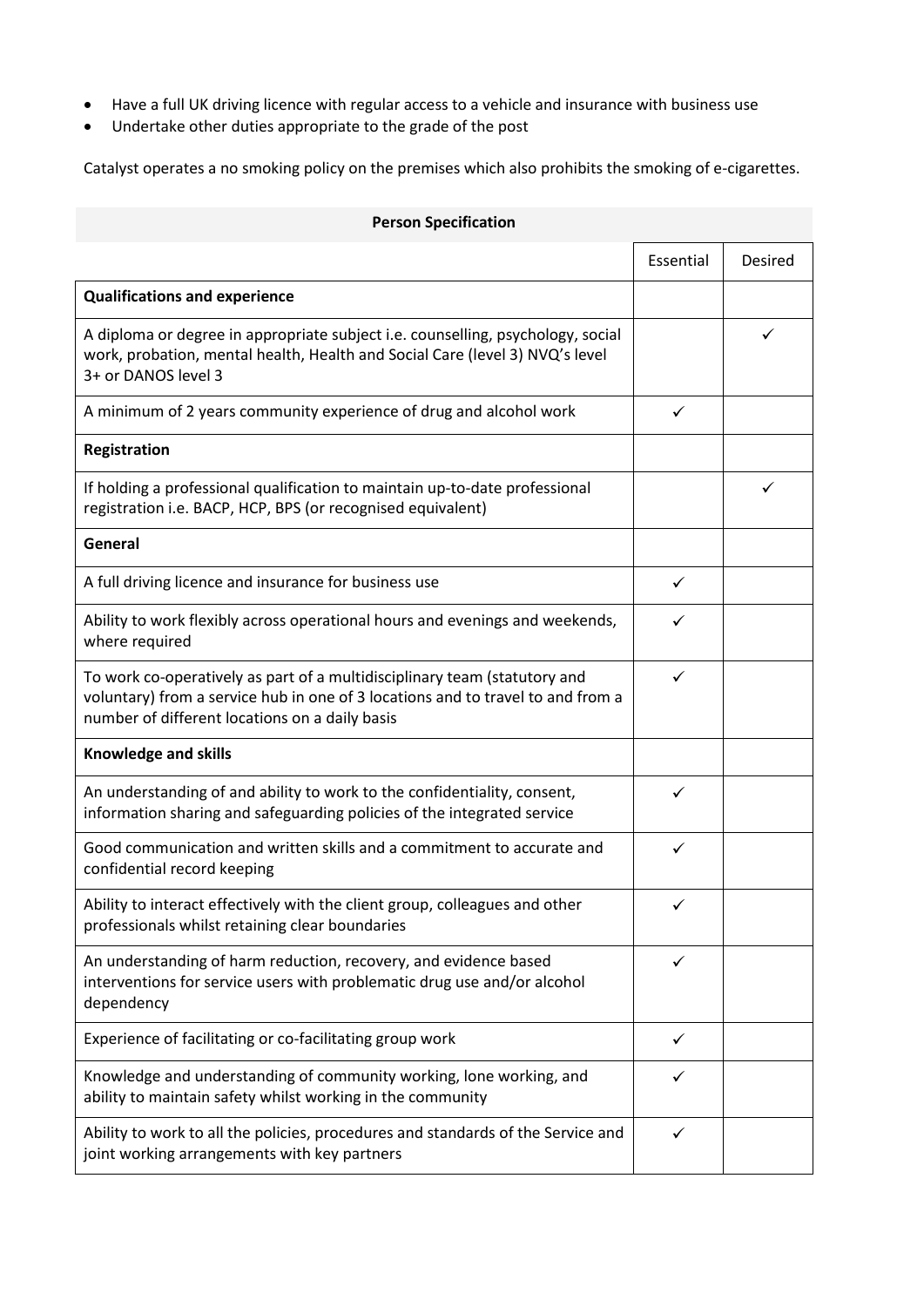| <b>Person Specification</b>                                                                                                                                                                                                   |  |  |
|-------------------------------------------------------------------------------------------------------------------------------------------------------------------------------------------------------------------------------|--|--|
| A good understanding of personal limitations, ability to identify when to seek<br>advice and support, and deal with issues which may provoke strong emotions<br>in an objective and professional manner i.e. child protection |  |  |
| Ability to manage any challenging behaviour, anger and verbal aggression<br>from clients                                                                                                                                      |  |  |
| Information technology                                                                                                                                                                                                        |  |  |
| Proficient in Microsoft Word, Outlook, and basic Excel                                                                                                                                                                        |  |  |
| Ability to enter data onto a database as required by the Service and<br>Commissioners                                                                                                                                         |  |  |

# **Equal Opportunities Statement**

We acknowledge the unique contribution that all Catalyst employees and clients can bring to our organisation in terms of their culture, race, gender, sexual orientation, gender reassignment, marital status, nationality, age, religion or belief and any physical disability or history of mental health or additional problems.

All appointments and promotions are based on merit and no job applicant or employee will be treated unfairly or discriminated against. All staff have equal access to staff development.

Any member of staff who breaches this policy may be subject of grievance and/or disciplinary procedures.

#### **Please note:**

- This job description may be varied from time to time as agreed by the post holder and line manager.
- This job description is subject to annual review.

### **Specific standards (DANOS related where appropriate) for this role include:**

| Unit number     | <b>Title</b>                                                                    |
|-----------------|---------------------------------------------------------------------------------|
| AA1             | Recognise indications of substances misuse and refer individuals to specialists |
| AA2             | Relate to, and interact with individuals                                        |
| AA3             | Support individuals to access and use services and facilities                   |
| AA4             | Promote the equality, diversity, rights and responsibilities of individuals     |
| AA6             | Promote choice, well-being and the protection of all individuals                |
| AB1             | Support individuals who are distressed                                          |
| AB <sub>2</sub> | Support individuals who are substance users                                     |
| AB2.1           | Enable individuals to adopt safe practices associated with substance use        |
| AB2.2           | Support individuals when they have used substances                              |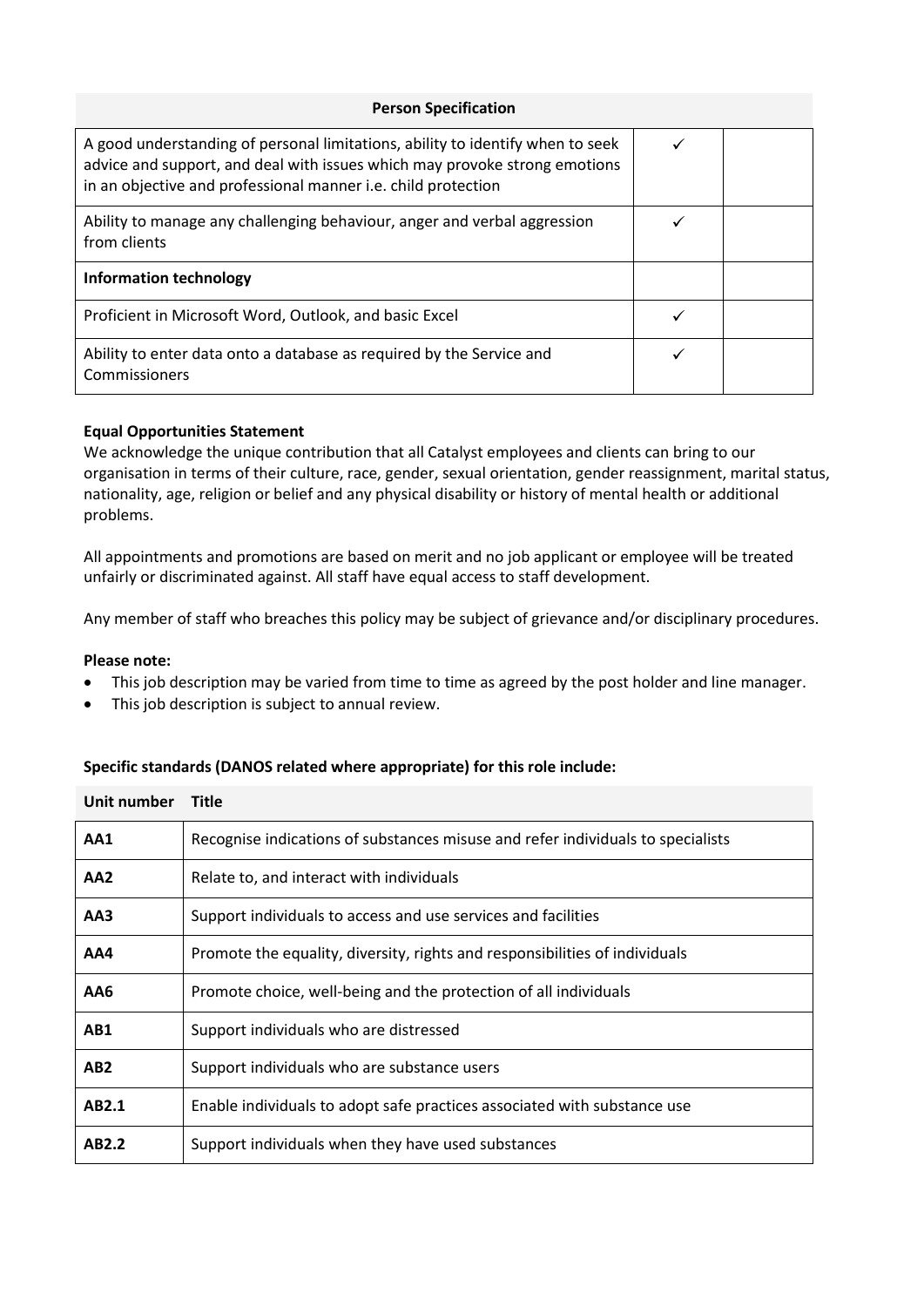| Unit number     | <b>Title</b>                                                                                                                                                                                           |
|-----------------|--------------------------------------------------------------------------------------------------------------------------------------------------------------------------------------------------------|
| AB2.3           | Support individuals in reducing substance use                                                                                                                                                          |
| AB <sub>3</sub> | Contribute to the prevention and management of abusive and aggressive behaviour                                                                                                                        |
| AB4             | Contribute to the protection of individuals from harm and abuse                                                                                                                                        |
| AB4.2           | Contribute to minimising the effects of dangerous, harmful and abusive behaviour and<br>practices                                                                                                      |
| AB <sub>8</sub> | Contribute to assessing and act upon risk of danger, harm and abuse                                                                                                                                    |
| AC1             | Reflect on and develop your practice                                                                                                                                                                   |
| AC1.1           | Reflect on and evaluate your own values, priorities, interests and effectiveness                                                                                                                       |
| AC1.2           | Incorporate new knowledge and values about substances, their use and effects                                                                                                                           |
| AC <sub>2</sub> | Make use of supervision                                                                                                                                                                                |
| AC <sub>3</sub> | Contribute to the development of the knowledge and practice of others                                                                                                                                  |
| AD1             | Raise awareness about substances, their use and effects                                                                                                                                                |
| AD1.1           | Increase individual's knowledge and values of substances, their use and effects                                                                                                                        |
| AD1.2           | Increase individual's knowledge and understanding of substances, their use and effects                                                                                                                 |
| AF1             | Carry out screening and referral assessment                                                                                                                                                            |
| AF <sub>2</sub> | Carry out an assessment to identify and prioritise need                                                                                                                                                |
| AF3             | Carry out comprehensive substance misuse assessment                                                                                                                                                    |
| AG              | Plan and review integrated programmes of care for substance misusers                                                                                                                                   |
| AG1             | Develop, implement and review care plans for individuals                                                                                                                                               |
| AG <sub>2</sub> | Contribute to care planning and review - you will be expected to contribute to the<br>assessment of individual needs and preference and to the development,<br>implementation and review of care plans |
| AG3             | Assist in the transfer of individuals between agencies and services                                                                                                                                    |
| AG4             | Retain individuals in contact with substance misuse services                                                                                                                                           |
| AH <sub>3</sub> | Supply and exchange injecting equipment for individuals                                                                                                                                                |
| AH4             | Support individuals to undertake and monitor their own health care                                                                                                                                     |
| AI              | Deliver services to help individuals address their substance use                                                                                                                                       |
| AI <sub>2</sub> | Help individuals address their substance use through an action plan                                                                                                                                    |
| AI1             | Counsel individuals about their substance use using recognised theoretical models                                                                                                                      |